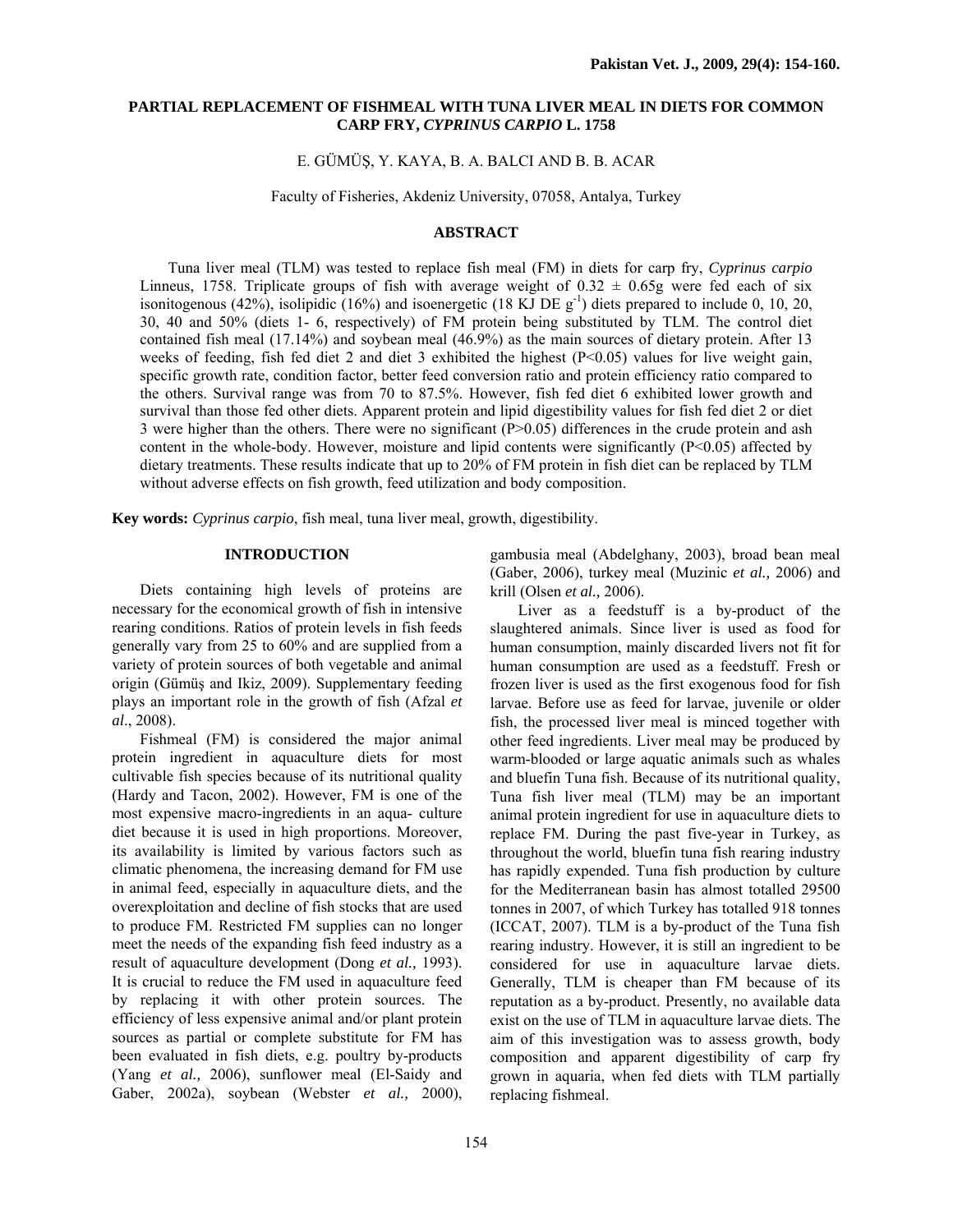#### **MATERIALS AND METHODS**

## **Feed ingredients**

Tuna fish liver meal (TLM) was prepared at the laboratory of Fisheries Faculty of Akdeniz University, Turkey. Fresh Tuna fish (*Thynnus tunnus*) livers were obtained after harvesting from the Tuna Cage Farm, Ak-Tuna, Gazipaşa, Antalya, Turkey. They were ovendried for 24 h at  $70^{\circ}$ C, packed in plastic bags, sealed and stored at –20°C until used in the diet production. The proximate composition of each of the principal dietary protein sources is given in Table 1.

## **Diet preparation and feeding regime**

Six diets were prepared to be isonitrogenous, isolipidic and isoenergetic in terms of crude protein  $(42\%$ , dry wt.), lipid  $(16\%$ , dry wt.) and digestible energy (18 KJ DE  $g^{-1}$ ), following NRC (1993). The digestible energy (DE) content of the diet was estimated using the DE values 20.9 KJ  $g^{-1}$  protein, 37.7 KJ  $g^{-1}$ lipid and 14.6 kJ g<sup>-1</sup> carbohydrate (Chiou and Ogino, 1975); fibre was not included in the calculation. Formulation and ingredient composition of each of the experimental diets is presented in Table 2.

| Table 1: Main sources of protein used in the experimental diets <sup>a</sup> (% dry wt.) |  |
|------------------------------------------------------------------------------------------|--|
|------------------------------------------------------------------------------------------|--|

| Ingredient               | Crude protein | Ether extract | Crude fibre | Dry matter | Ash   | NFE <sup>b</sup> |
|--------------------------|---------------|---------------|-------------|------------|-------|------------------|
| Peruvian fish meal (FM)  | 73.79         | 9.76          | 0.76        | 92.47      | 14.83 | 0.86             |
| Tuna liver meal (TLM)    | 30.10         | 65.23         | 0.79        | 90.94      | 2.88  | l.00             |
| Soybean meal             | 53.58         | 3.99          |             | 90.70      |       | 30.41            |
| $2 - 2$<br>$\sim$ $\sim$ | $h = -1$      | $\sim$        |             |            |       |                  |

<sup>a</sup>Values are means of three analyses; <sup>b</sup>Nitrogen-free extract.

| Ingredients $(\% )$                                  |                             |                |       | % Replacement of Tuna liver meal for protein supplied by fish meal and |       |                  |  |  |  |  |  |
|------------------------------------------------------|-----------------------------|----------------|-------|------------------------------------------------------------------------|-------|------------------|--|--|--|--|--|
|                                                      | corresponding diets numbers |                |       |                                                                        |       |                  |  |  |  |  |  |
|                                                      | $\bf{0}$                    | 10             | 20    | 30                                                                     | 40    | 50               |  |  |  |  |  |
|                                                      | 1 (control)                 | $\overline{2}$ | 3     | 4                                                                      | 5     | 6                |  |  |  |  |  |
| Fish meal                                            | 17.14                       | 15.42          | 13.71 | 11.99                                                                  | 10.28 | 8.57             |  |  |  |  |  |
| Tuna liver meal                                      | $\theta$                    | 4.04           | 8.09  | 12.13                                                                  | 16.18 | 20.23            |  |  |  |  |  |
| Corn meal                                            | 5.74                        | 5.74           | 5.74  | 5.74                                                                   | 5.74  | 5.74             |  |  |  |  |  |
| Corn gluten                                          | 7.23                        | 7.23           | 7.23  | 7.23                                                                   | 7.23  | 7.23             |  |  |  |  |  |
| Soybean meal                                         | 46.9                        | 46.9           | 46.9  | 46.9                                                                   | 46.9  | 46.9             |  |  |  |  |  |
| Starch                                               | 10.27                       | 10.12          | 10.06 | 9.93                                                                   | 9.90  | 9.83             |  |  |  |  |  |
| Fish oil                                             | 11.12                       | 8.95           | 6.7   | 4.52                                                                   | 2.24  | $\boldsymbol{0}$ |  |  |  |  |  |
| Vitamin premix <sup>1</sup>                          | 0.2                         | 0.2            | 0.2   | 0.2                                                                    | 0.2   | 0.2              |  |  |  |  |  |
| Mineral premix $2$                                   | 0.3                         | 0.3            | 0.3   | 0.3                                                                    | 0.3   | 0.3              |  |  |  |  |  |
| L-methionine                                         | 0.5                         | 0.48           | 0.46  | 0.44                                                                   | 0.42  | 0.4              |  |  |  |  |  |
| Iodized salt                                         | 0.1                         | 0.1            | 0.1   | 0.1                                                                    | 0.1   | 0.1              |  |  |  |  |  |
| Chromic oxide                                        | 0.5                         | 0.5            | 0.5   | 0.5                                                                    | 0.5   | 0.5              |  |  |  |  |  |
| Total                                                | 100                         | 100            | 100   | 100                                                                    | 100   | 100              |  |  |  |  |  |
| Proximate composition $(\%$ dry weight) <sup>3</sup> |                             |                |       |                                                                        |       |                  |  |  |  |  |  |
| Moisture                                             | 5.62                        | 4.89           | 5.16  | 5.03                                                                   | 5.68  | 4.97             |  |  |  |  |  |
| Crude protein                                        | 42.41                       | 42.06          | 42.55 | 42.07                                                                  | 42.44 | 42.00            |  |  |  |  |  |
| Ether extract                                        | 16.18                       | 16.20          | 16.03 | 15.95                                                                  | 16.07 | 16.10            |  |  |  |  |  |

DE kJ (g diet)<sup>-1</sup> 18.08 18.09 18.07 18.08 18.06 18.05<br><sup>1</sup>Vitamin premix (mg or IUkg<sup>-1</sup> of diet):Vit-A 7000 IU; Vit-D3, 1000; Vit-E, 100; Vit-K3, 4.8; Vit-B1, 12; Vit-B2, 20; Vit-B6, 12; Vit-B12, 0.04; Vit-C, 200; Niacin, 120; Folic acid, 3.2; Calcium D- Pantothenate, 30; Biotin, 0.4; Inositol, 200; Endox D Dry, 100.

Ash 7.99 7.68 7.06 6.92 6.71 6.64 Crude fibre 2.40 2.39 2.42 2.43 2.47 2.47 NFE 30.99 31.64 31.91 32.61 32.30 32.77

<sup>2</sup>Mineral premix (mg kg<sup>-1</sup> of diet): Iron, 18; Copper, 3.6; Manganese, 36; Cobalt, 3; Zinc, 45; Iodine, 1.2; Selenium, 0.24; Magnesium, 90.

3 Values are mean of triplicate analysis.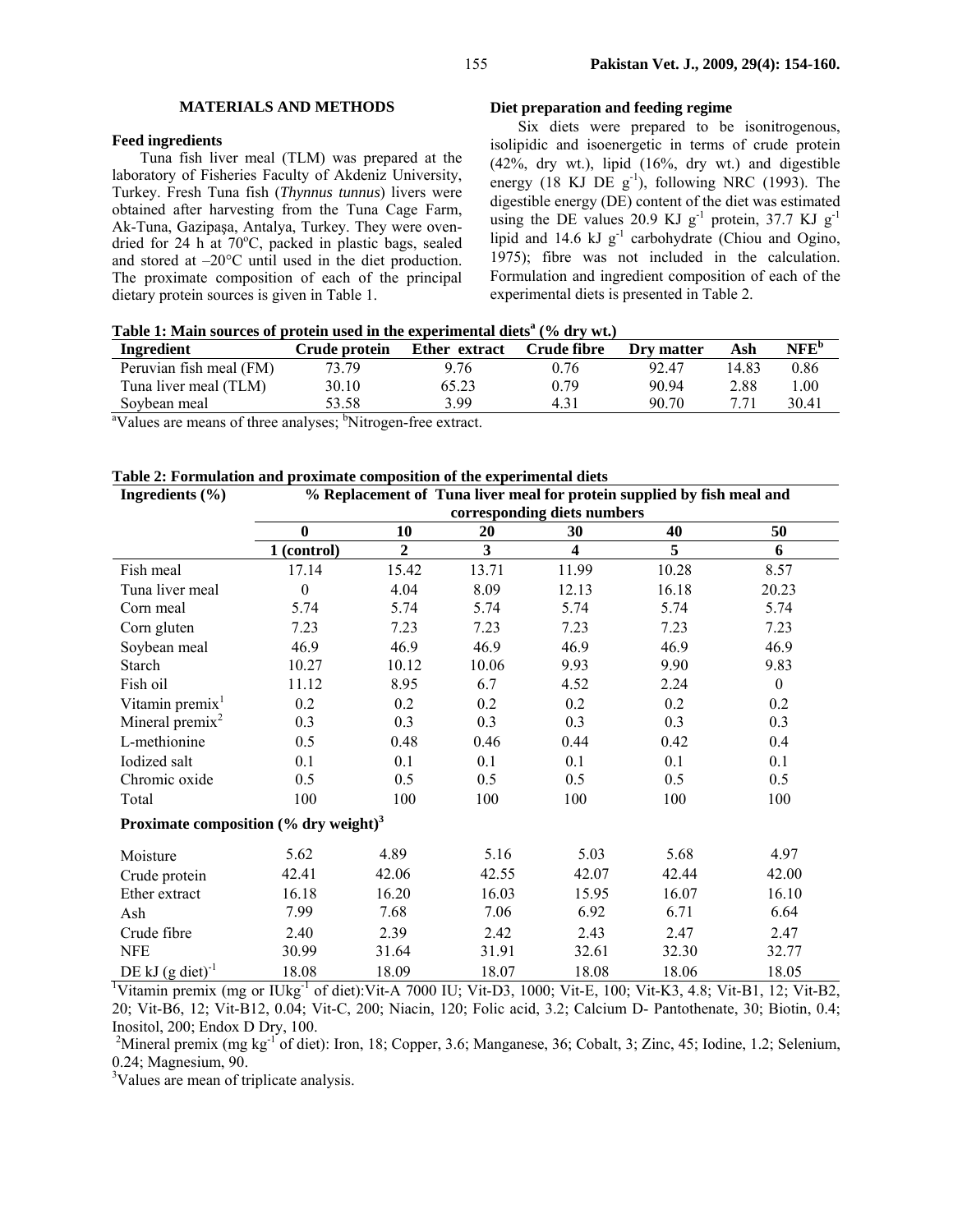Diets were made based upon the results of the chemical composition of the ingredients. The control diet contained fish meal (17.14%) and soybean meal (46.9%) as the principal sources of dietary protein. In six diets, the fish meal was gradually replaced by Tuna liver meal substituting 0, 10, 20, 30, 40 and 50% of the fish meal protein. Diets for the digestibility assay included 0.5% chromic oxide as inert marker. Prior to preparing the experimental diets, all ingredients were ground in a hammer mill and passed through a 0.5 mm mesh sieve. All the dry ingredients of each diet were thoroughly mixed in a food mixer until they were homogenous. The fish oil and water were then added to the mixed ingredients and thoroughly mixed. The resulting mixture was made into pellets using a meat grinder and a 2 mm die. The pellets were dried in an oven at  $70^{\circ}$ C for 24 h. The pellets were then crumbled (0.8-1 mm diameter) in suitable size for the fry, sealed in plastic bags and kept at -20°C until feeding.

### **Rearing conditions of fish**

The experiment was carried out at the Laboratory of Fisheries Faculty of Akdeniz University, Antalya, Turkey, from 1 February to 31 April, 2007. Carp fry were obtained from the Institute of Mediterranean Aquacultural Research, Antalya, Turkey. Prior to the start of the experiment, all fry were acclimated to laboratory conditions for 2 weeks in a 250-L glass aquarium. During this period, fry were fed twice daily a commercial feed (Abalıoğlu Yem-Soya A.Ş., Denizli, Turkey) containing 44% protein. At the beginning of the experiment, 18 glass aquaria (65 L) were each stocked with 20 fry with an average weight of  $0.32 \pm$  $0.65$  g fish<sup>-1</sup>. The aquaria were filled with dechlorinated tap water throughout the study and in order to avoid accumulation of metabolites, two-thirds of the aquarium water was changed daily. Each aquarium was aerated with air produced by a central compressor. Water temperature was also maintained constant with a 2000-W automatic bayonet titanium heater set at 24- 26°C. Water temperature and dissolved oxygen were recorded daily, using a Model WTW Oxi 330i multioxygen meter (WTW Wissenschaftlich-Weilheim, Germany). A photoperiod of 12:12 h light/dark cycle using fluorescent lighting was maintained throughout the experiment. The water temperature ranged from 24 to 26 $\degree$ C, dissolved oxygen from 4.5 to 5.2 mg L<sup>-1</sup> and the pH ranged from 7.8 to 8.4. Water quality parameters remained within the acceptable ranges for carp fry growth during the experimental period.

Each dietary treatment consisted of three replicates (aquarium) and was randomly assigned to groups of fish. The feeding rate consisted of 8% of the biomass and the ratio was adjusted each time the fry were weighed. Feeding was carried out twice a day throughout the experiment.

## **Growth studies**

The trial was carried out during 13 weeks. At the beginning and every 15 days, all fry in each aquarium were collected, anaesthetized with quinaldine (1/20.000), weighed and returned to their corresponding aquarium. At the beginning of the experiment, 40 fry of similar average body weight to the experimental fish were sampled for analysis and kept frozen. At the end of the 13 weeks growth study, 15 fish were randomly removed from each aquarium, killed for carcass composition analysis and frozen at -20°C. For each experimental group, the livers were removed from 10 fish randomly selected and weighed for hepatosomatic index (HSI) calculation.

# **Digestibility studies**

Fry within each aquarium were fed twice daily with the experimental diets containing 0.5% chromic oxide as a marker. Fish were allowed to feed on the chromic oxide diets for 1 week before any faecal samples were taken. Faeces were collected, using the siphoning method, until the end of the experimental study. After each feeding, in the morning and in the evening, uneaten feed was removed from the aquarium by siphon after 1 h feeding, and then faeces from each aquarium were siphoned through a fine mesh netting (80 µm) 5 h after each feeding, and separately collected in individual jars. Pooled faeces from each treatment group were homogenized in individual jars and then stored at  $-20^{\circ}$ C until analysis. Faecal samples were dried in an oven at 70°C for 24 h, ground and prepared for chemical analysis. Apparent digestibility coefficients  $(ADC<sub>s</sub>)$  of diet composition were calculated according to the following formula (Maynard and Loosli, 1969):

ADC of the dry matter  $(\% )$  =

100- $[(\%Cr_2O_3 \text{ in feed}/\%Cr_2O_3 \text{ in faces}) \times 100]$ ; ADC of nutrients  $(\% )$  =

100-100 $[(\%Cr_2O_3 \text{ in feed}/\%Cr_2O_3 \text{ in faces}) \times$ (%nutrient in faeces/%nutrient in feed).

### **Chemical analysis**

Proximate diet composition and chemical composition of the faeces and fish were analysed for dry matter by drying in an oven at  $105^{\circ}$ C for 24 h; crude protein was established (as  $g N \times 6.25$ ) by the Kjeldahl method after acid digestion; fat by the soxhlet method after ethylether extraction; ash by combustion at 550°C in a muffle furnace for 24 h; crude cellulose after an alkali and acid digestion and nitrogen-free extract (NFE) by the difference [NFE =  $100 - (moisture$ ] + protein + lipid + ash + fibre)] according to the methods of AOAC (1995). Chromic oxide  $(Cr<sub>2</sub>O<sub>3</sub>)$  in the diets and faeces samples was measured using a spectrophotometer procedure involving perchloric acid digestion (Furukawa and Tsukahara, 1966).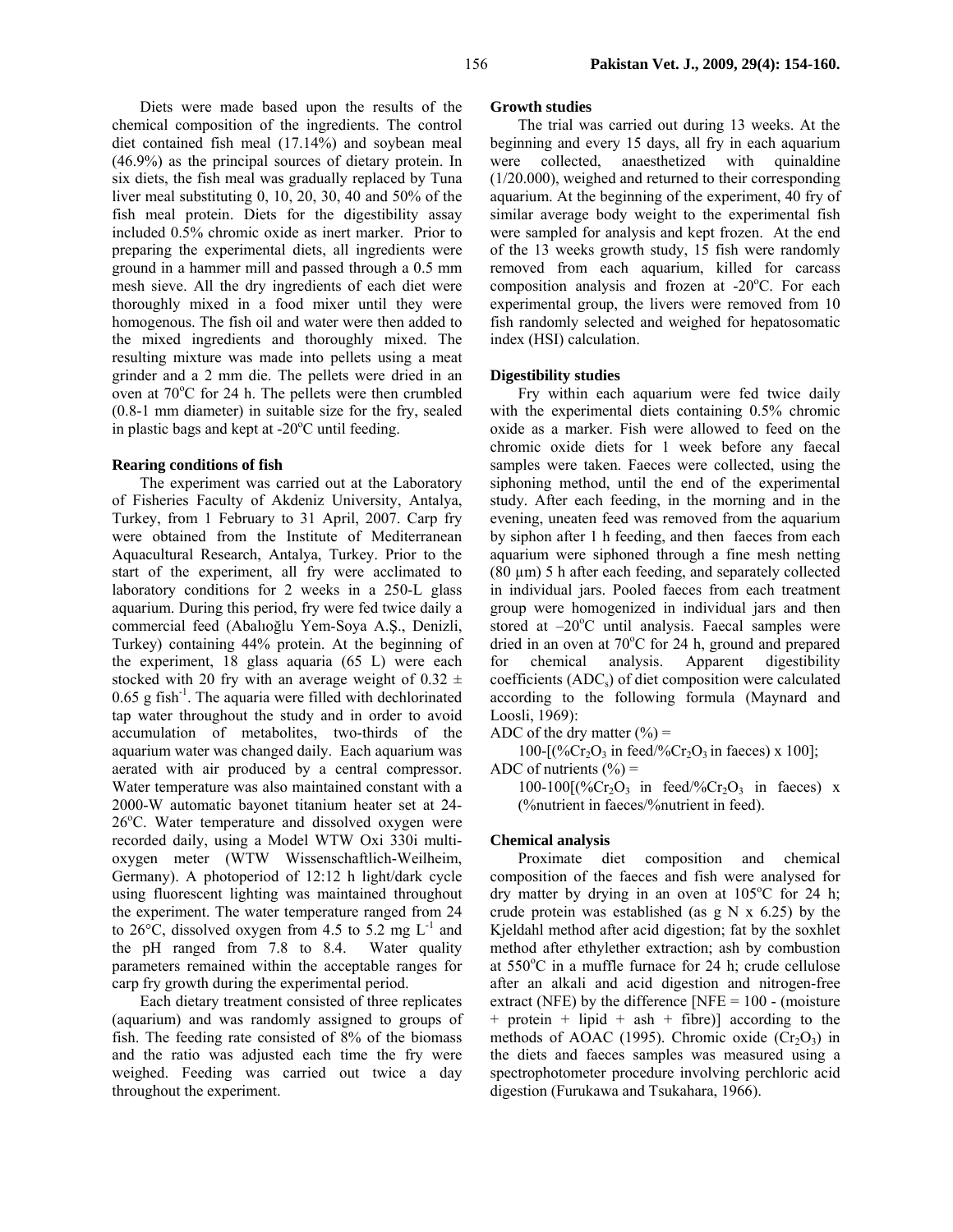### **Statistical analysis**

Data analysis was performed by one-way analysis of variance (ANOVA) using SPSS 15.0 (SPSS INC. Chicago, IL, USA). Differences among the means were compared using Duncan's post hoc test at 5% probability level (Steel *et al.,* 1996).

## **RESULTS**

Changes in growth performance and feed utilization for carp fry fed diets containing TLM are shown in Table 3. There were significant differences in final body weight (FBW), weight gain (WG) and specific growth rate (SGR) among the treatments (P<0.05). Initial body weight did not differ among treatments. The mean FBW, WG and SGR of fish fed the diets containing 10 or 20% TLM were significantly higher than those of fish fed TLM levels of  $\geq 30\%$ . However, the fish fed diet 6 (50% TLM) showed lower FBW, WG and SGR compared with those fed the other diets.

There were significant effects of diets on the feed conversation ratio (FCR) and the protein efficiency ratio (P<0.05). The FCR values of fish fed TLM levels of ≥30% were poorer than those fed the other diets. The better FCR value was 1.53 in the diet 2, and the poorer was 3.52 in the diet 6. FCR values of the fish fed diet 1 (control) and diet 3 did not differ significantly from those fed the diet 2. The protein efficiency ratios (PER) were similar in diets 1-3 and significantly higher than those of fish fed diets 4-6. At the end of the experiment, the hepatosomatic index (HSI) and carcass weight (CW) did not differ among treatments (P>0.05). The highest HSI value was obtained in fish fed diet 2. Survival of fish ranged from 70 to 87.5% and was affected (P<0.05) by different experimental diets (Table 3). Percentage survival of fish fed TLM as replacements was significantly lower than that of the control group  $(P<0.05)$ .

The apparent digestibility coefficients (ADC) of the experimental diets are given in Table 4. Replacement of fishmeal by the TLM affected digestibility of protein, lipid and dry matter (P<0.05). The highest protein digestibility coefficients were observed in fish fed the diet 2, which were significantly higher than those observed for diets 5 and 6. Diet 5 presented the highest ADC of lipid. There was a significant effect of diet on the ADC of dry matter  $(P<0.05)$ , with the values for diet 4 or diet 5 being significantly higher than the values for other diets.

Initial and final body composition values for fish fed with experimental diets are given in Table 5. No significant differences were found in the whole body protein (16.04-17.17%) and ash (1.08-1.32%) contents of fish fed different experimental diets (P>0.05). Whole body lipid (5.79-9.02%) and moisture (72.43-76.07%) contents were affected by diet treatments  $(P<0.05)$ . A tendency was noted for body lipid level to decrease, whereas for body moisture contents to increase, as TLM contents increased in the diets.

### **DISCUSSION**

The results of the present study clearly indicate that the growth performance or feed utilization of common carp fry was affected by different experimental diets (P<0.05). Final weight, weight gain and SGR values of fish fed diets 2 or 3 in which up to 20% TLM replaced 10 or 20% of FM protein improved when compared with those of fish fed the diets containing  $>20\%$ replacement. Highest growth was obtained with diet 2. Growth was reduced when the TLM content of the diet was higher than 20%, suggesting that high TLM levels led to poor gains. Liver meal has been found to yield good growth and survival for larvae of cyprinids (Charlon and Bergot, 1984) and post-larvae freshwater prawn, *Macrobrachium rosenbergii* (Garces and Heinen, 1993; Molina-Vozzo *et al.,* 1995). Several other ingredients of animal origin have been tested with various fish or crustacean species as substitute ingredients for fish meal with variable success (Webster *et al*., 2000; Gaber, 2006; Muzinic *et al*., 2006; Yang *et al*., 2006; Afzal *et al*., 2008). Growth of fish or crustacean species tends to be reduced when a high proportion or all the fish meal was substituted by various feed ingredients in the diets. Similar results have been obtained in the present study in which common carp fry were fed diets used at high inclusion levels of TLM.

Feed utilization efficiencies such as SGR, FCR and PER were influenced by dietary treatments. In general SGR, FCR and PER were negatively influenced with increasing TLM level in feed. The higher SGR and better FCR were obtained by diet 2. SGR, FCR and PER of common carp fry were improved slightly when they were fed the diet containing up to 20% TLM level, while with the increase in TLM replacement level from 20 to 50%, SGR, FCR and PER decreased significantly (P<0.05). PER and FCR are generally related to digestibility of nutrients. In our study, apparent protein and lipid digestibilities were decreased by inclusion of dietary TLM. The enrichment of the digestible energy content of diets by addition of lipid up to 20% did not result in improvement in growth performance nor protein utilization. Moreover, the dietary essential fatty acid (EFA) requirement of freshwater fish for n-3 poly unsaturated fatty acids (PUFA) may be lower than that of marine fish. The growth suppressing effects of n-3 PUFA were also noted when the common carp was fed with diets containing more than 0.5% of the diet (NRC, 1993; Kaushik, 1995). N-3 PUFA was not measured in the TLM used in this study; however, TLM (65.23%, dry weight, ether extract) in general contain more n-3 than n-6 PUFA. The reason for the decline in feed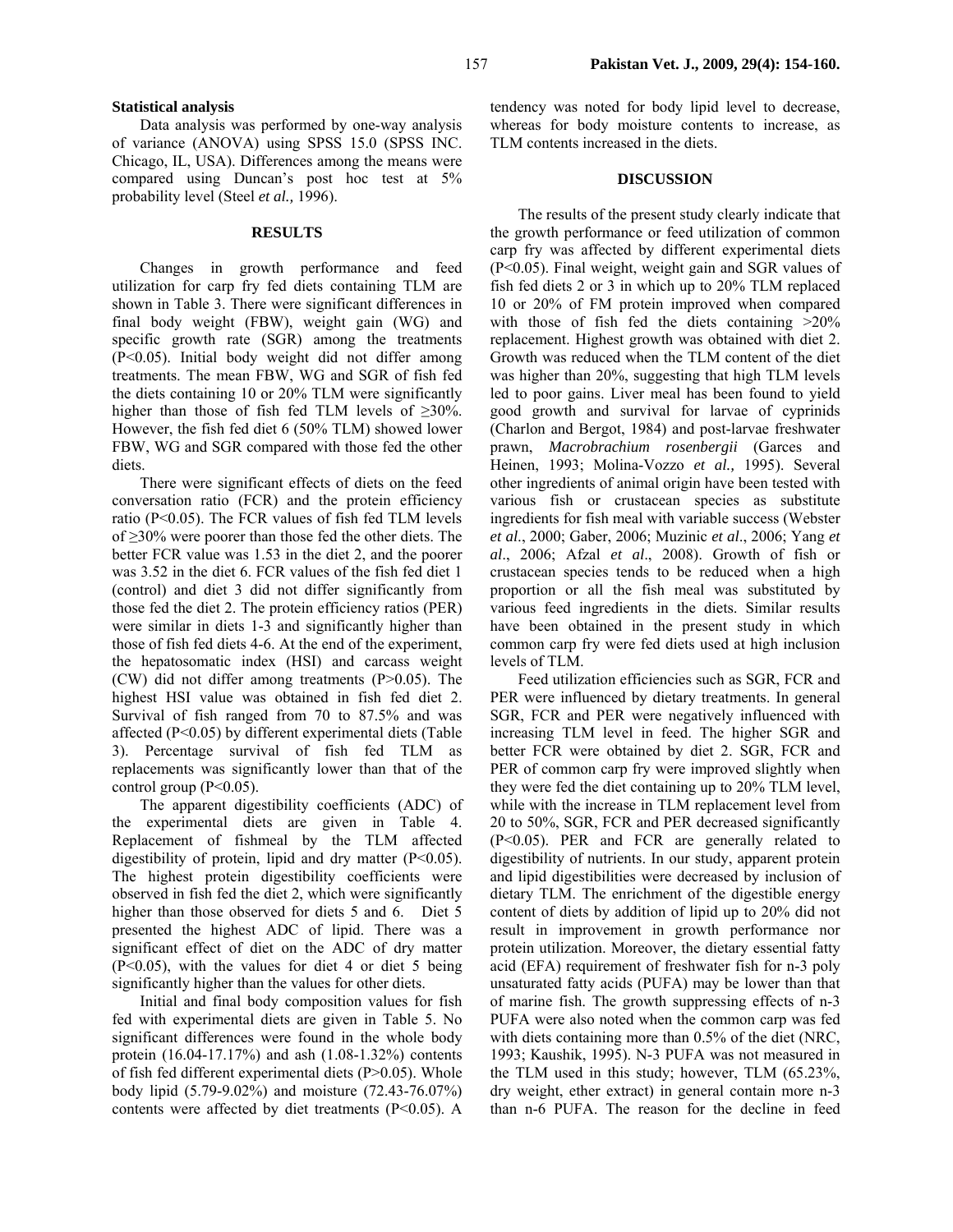|                      | Diets (%TLM replacing FM in diets) |                               |                          |                               |                               |                               |  |  |  |
|----------------------|------------------------------------|-------------------------------|--------------------------|-------------------------------|-------------------------------|-------------------------------|--|--|--|
| <b>Parameters</b>    | 1 (control)                        | $2(10\%)$                     | $3(20\%)$                | $4(30\%)$                     | $5(40\%)$                     | $6(50\%)$                     |  |  |  |
| Initial body wt. (g) | $0.326 \pm 0.006$                  | $0.328 \pm 0.001$             | $0.328 \pm 0.001$        | $0.328 \pm 0.001$             | $0.332 \pm 0.001$             | $0.324 \pm 0.003$             |  |  |  |
| Final body wt. (g)   | $2.44 \pm 0.14^{ab}$               | $3.05 \pm 0.22^{\text{a}}$    | $2.76 \pm 0.14^{\circ}$  | $1.82 \pm 0.42^{\rm bc}$      | $1.80 \pm 0.30^{\rm bc}$      | $1.46 \pm 0.51^{\circ}$       |  |  |  |
| Weight $gain'$ (g)   | $2.12 \pm 0.15^{ab}$               | $2.72 \pm 0.22^{\text{a}}$    | $2.43 \pm 0.14^a$        | $1.49 \pm 0.42^{\rm bc}$      | $1.47 \pm 0.31$ <sup>bc</sup> | $1.14 \pm 0.51^{\circ}$       |  |  |  |
| SGR $(\%day^{-1})^2$ | $2.03 \pm 0.07^{ab}$               | $2.24 \pm 0.07^{\circ}$       | $2.14 \pm 0.04^{ab}$     | $1.71 \pm 0.23$ <sup>bc</sup> | $1.70 \pm 0.17$ <sup>bc</sup> | $1.49 \pm 0.35^{\circ}$       |  |  |  |
| FCR <sup>3</sup>     | $1.88 \pm 0.10^{bc}$               | $1.53 \pm 0.14^c$             | $1.80 \pm 0.15^{bc}$     | $2.92 \pm 1.39^{\text{abc}}$  | $3.18 \pm 0.81^{ab}$          | $3.52 \pm 2.18^a$             |  |  |  |
| PER <sup>4</sup>     | $1.32 \pm 0.07^{\rm a}$            | $1.63 \pm 0.15^{\circ}$       | $1.39 \pm 0.11^{\circ}$  | $0.87 \pm 0.12^b$             | $0.81 \pm 0.20^{b}$           | $0.72 \pm 0.16^b$             |  |  |  |
| $HSI(%)^5$           | $2.25 \pm 0.51^{\circ}$            | $2.74 \pm 1.22^{\text{a}}$    | $2.62 \pm 0.19^a$        | $2.41 \pm 0.03^{\circ}$       | $2.65 \pm 0.38^a$             | $2.55 \pm 0.26^a$             |  |  |  |
| CF <sup>6</sup>      | $1.50 \pm 0.09^{ab}$               | $1.74 \pm 0.19^{\circ}$       | $1.46 \pm 0.02^b$        | $1.40 \pm 0.04^b$             | $1.39 \pm 0.04^b$             | $1.41 \pm 0.11^b$             |  |  |  |
| $CW(\%)^7$           | $89.43 \pm 0.39^{\circ}$           | $89.38 \pm 0.87$ <sup>a</sup> | $88.25 \pm 0.39^{\circ}$ | $89.75 \pm 0.52^{\circ}$      | $89.59 \pm 0.84$ <sup>a</sup> | $89.82 \pm 0.02^{\circ}$      |  |  |  |
| Survival $(\%)^8$    | $87.5 \pm 3.53^{\circ}$            | $82.5 \pm 3.53^{ab}$          | $85.0 \pm 0.00^{ab}$     | $80.00 \pm 0.00^{ab}$         | $77.5 \pm 3.53^{\rm bc}$      | $70.0 \pm 7.07$ <sup>bc</sup> |  |  |  |

**Table 3: The growth performance of common carp fry fed experimental diets for three months** 

Each value is the mean  $(\pm SD)$  of three replicates. <sup>a,b,c</sup>Values in the same row with different superscripts are significantly different from each other  $(P<0.05)$ .

<sup>1</sup>Weight gain = Final body wt. (g) - initial body wt. (g)

<sup>2</sup> Specific growth rate (SGR) = final body wt. (g) - initial body wt. (g)] /days x100. <sup>3</sup> Feed conversion ratio (FCR) = Feed consumed (g) / wet weight gain (g).

<sup>4</sup> Protein efficiency ratio (PER) = Weight gain (g) /protein consumed (g).

<sup>5</sup> Hepatosomatic index (HSI) = Wet liver wt. (g) /wet body wt. (g)  $x100$ .

<sup>6</sup>Condition factor (CF) = Final body weight (g)/(total body length, cm)<sup>3</sup> x 100.

<sup>7</sup> Carcass weight (CW) = [Final body wt. (g) - visceral weight (g)]/ final body wt. (g) x 100

 ${}^{8}$ Survival = Final fish number/initial fish number x 100.

**Table 4: Effects of experimental diets on apparent digestibility coefficients (ADC, %) of nutrients** 

|                   | Diets (%TLM replacing FM in diets) |                                |                       |                               |                           |                       |  |  |  |  |
|-------------------|------------------------------------|--------------------------------|-----------------------|-------------------------------|---------------------------|-----------------------|--|--|--|--|
| <b>Parameters</b> | (control)                          | $2(10\%)$                      | 3(20%)                | 4(30%)                        | 5(40%)                    | $6(50\%)$             |  |  |  |  |
| Protein           | $89.84 \pm 0.03^{\circ}$           | $90.03 \pm 0.87^{\circ}$       | $88.89 \pm 0.64^{ab}$ | $88.70 \pm 0.62^{ab}$         | $88.27 \pm 0.21^{\rm bc}$ | $87.18 \pm 0.07^c$    |  |  |  |  |
| Lipid             | $72.57 \pm 2.44^{\circ}$           | 73.70 $\pm$ 0.23 <sup>bc</sup> | $74.14 \pm 3.62h^b$   | $78.49 \pm 1.05^{ab}$         | $81.66 \pm 2.49^{\circ}$  | $81.01 \pm 2.06^a$    |  |  |  |  |
| Dry matter        | $63.78 \pm 0.98^b$                 | $65.76 \pm 0.63^{ab}$          | $65.57 \pm 1.60^{ab}$ | $66.65 \pm 0.54$ <sup>a</sup> | $66.96 \pm 0.19^{\circ}$  | $66.44 \pm 1.50^{ab}$ |  |  |  |  |
|                   |                                    |                                |                       |                               |                           |                       |  |  |  |  |

Each value is the mean  $(\pm SD)$  of three replicates. <sup>a,b,c</sup>Values in the same row with different superscripts are significantly different from each other  $(P<0.05)$ .

| Table 5: Initial and final body composition (% wet basis) of carp fry fed with experimental diets                                                                                                                                                                                                |  |  |  |  |  |  |  |  |  |  |
|--------------------------------------------------------------------------------------------------------------------------------------------------------------------------------------------------------------------------------------------------------------------------------------------------|--|--|--|--|--|--|--|--|--|--|
| $\mathbf{D}$ and $\mathbf{D}$ and $\mathbf{D}$ and $\mathbf{D}$ and $\mathbf{D}$ and $\mathbf{D}$ and $\mathbf{D}$ and $\mathbf{D}$ and $\mathbf{D}$ and $\mathbf{D}$ and $\mathbf{D}$ and $\mathbf{D}$ and $\mathbf{D}$ and $\mathbf{D}$ and $\mathbf{D}$ and $\mathbf{D}$ and $\mathbf{D}$ and |  |  |  |  |  |  |  |  |  |  |

| Diets (%1 LM replacing FM III diets) |                  |                                     |                                          |                          |                          |                                                                                                                         |                          |  |  |
|--------------------------------------|------------------|-------------------------------------|------------------------------------------|--------------------------|--------------------------|-------------------------------------------------------------------------------------------------------------------------|--------------------------|--|--|
| <b>Parameters</b>                    | <b>Initial</b>   | 1 (control)                         | $2(10\%)$                                | $3(20\%)$                | $4(30\%)$                | $5(40\%)$                                                                                                               | $6(50\%)$                |  |  |
| Protein                              | $13.40 \pm 0.18$ | $16.04 \pm 0.63^{\circ}$            | $16.25 \pm 0.22^{\circ}$                 | $17.17 \pm 0.37^{\circ}$ | $16.94 \pm 1.31^{\circ}$ | $16.91 \pm 0.30^{\circ}$                                                                                                | $16.95 \pm 0.25^{\circ}$ |  |  |
| Lipid                                | $2.99 \pm 0.10$  | $8.21 \pm 1.79^{\circ}$             | $8.16 \pm 0.91^{\circ}$                  | $9.02 \pm 1.38^a$        | $8.87 \pm 0.11^{\circ}$  | 6.98 ± 0.24 <sup>ab</sup>                                                                                               | $5.79 \pm 0.52^b$        |  |  |
| Ash                                  | $2.74 \pm 0.01$  | $1.14 \pm 0.12^a$                   | $1.18 \pm 0.01^a$                        | $1.32 \pm 0.18^a$        | $1.26 \pm 0.11^a$        | $1.15 \pm 0.13^a$                                                                                                       | $1.08 \pm 0.18^a$        |  |  |
| Moisture                             |                  | $81.36 \pm 0.16$ $73.61 \pm 1.11^a$ | $73.99 \pm 0.61^{ab}$ $72.43 \pm 1.86^a$ |                          | $72.62 \pm 0.96^{\circ}$ | 74 41 $\pm$ 0.47 <sup>ab</sup>                                                                                          | $76.07 \pm 0.04^b$       |  |  |
|                                      |                  |                                     |                                          |                          |                          | $\Gamma$ . A set of the second $(1,0.07)$ of the line controls $0.0037$ then the theory was set $11.000$ and considered |                          |  |  |

Each value is the mean  $(\pm SD)$  of triplicate analysis;  $a, b, c$ Values in the same row with different superscripts are significantly different from each other  $(P<0.05)$ .

utilization could be a decrease in digestibility of nutrients by the inclusion of TLM in the diets, possibly as an effect of increased n-3 PUFA. Similar results were also observed in various fish or crustacean species which were fed several other ingredients of animal or plant origin (Kim *et al*., 1995; Webster *et al*., 2000).

Some studies have reported that the mean condition factor (CF), carcass weight (CW) or HSI values were significantly affected by the dietary nutritional factors, especially main nutrients, such as carbohydrates, lipids and proteins (Jover *et al.,* 1999; Kim and Lall, 2001). In the present study, CW and HSI of fish were not significantly affected by the replacement level of fish meal protein replaced by TLM.

The apparent protein digestibility was significantly different for TLM replacement of the FM protein. The high protein digestibility was observed in diets 1-2 and these values were significantly higher than diets 5 and 6. The low protein digestibility was recorded with diets 5 and 6. This suggests that the apparent protein digestibility of TLM is slightly lower than that of FM for common carp fry. Apparent digestibility coefficients for dietary proteins were in the range of 87.18-90.03% in the present study. These findings are slightly higher than the findings of Wee and Shu (1989), who reported digestibility protein values of 74.3-86.6 for Nile tilapia, but similar to Takagi *et al.* (2000), who reported digestibility protein values of 88.3-93.6% for juvenile red sea bream. The differences observed among studies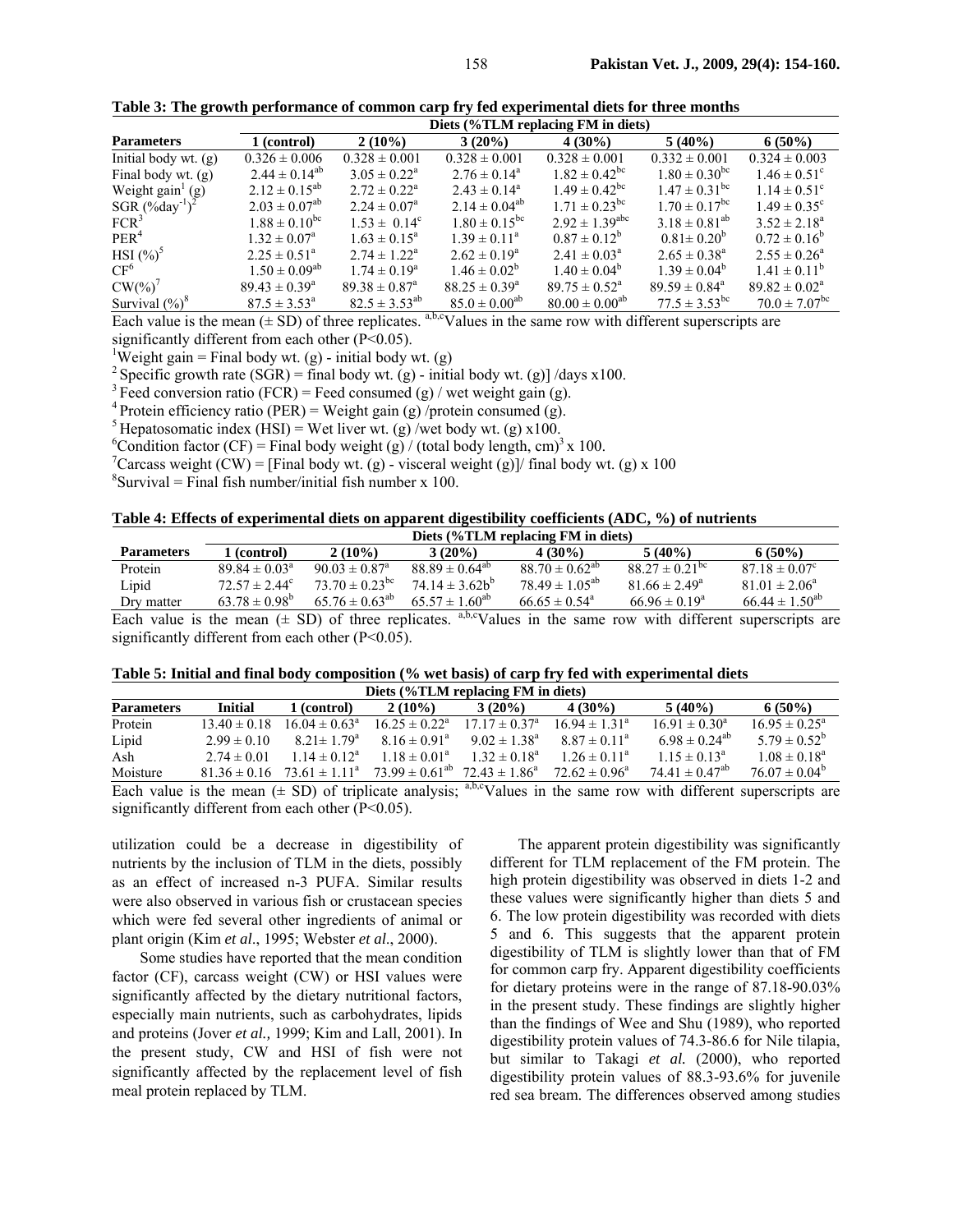may have been largely caused by variations in the quality or kind of raw materials (Dong *et al*., 1993) and differences in the methods of faeces collection (Takagi *et al*., 2000). Apparent dry matter and lipid digestibility values obtained in the present study indicate that inclusion of TLM in the experimental diets reduced feed utilization when dietary TLM was included in excess of 20%.

Partial replacement of FM with TLM affected whole-body composition in terms of protein, fat, ash or moisture compared with the initial fish. Fish fed all experimental diets had remarkably higher percentages of protein and lipid contents, whereas ash and moisture contents were lower than initial fish. These suggest that common carp fry efficiently ingested, digested and assimilated TLM proteins.

The total crude protein and ash contents of wholebody common carp fry were not influenced by dietary treatments. Similarly, Pongmaneerat *et al.* (1993) in carp, Abdelghany (2003) in red tilapia, Gaber (2006) in Nile tilapia and Muzinic *et al*. (2006) in sunshine bass did not find any effects of the dietary mixtures of replacements on the whole-body protein content. Whole-body moisture increased and whole-body lipid contents decreased in fish fed with diets containing the high TLM. The fat was slightly lower in fish fed diet 5 or 6, whereas moisture was higher in fish fed diet 5 or 6. This agrees with the results of Siddhuraju and Becker (2001), who reported a similar reduction in whole-body lipid content of common carp. Findings of the present study are in agreement with the suggestions of Pongmaneerat *et al*. (1993), Abdelghany (2003), Gaber (2006) and Yang *et al*. (2006), who investigated the effect of protein replacements on whole-body composition (protein, lipid, ash and moisture) of various species.

The results of the present study indicate that up to 20% TLM can be included in common carp diet without affecting the growth and nutrient utilization. This observation is supported by the ADC of protein for diets containing mixtures of TLM. In addition, these TLM sources are locally available unlike imported FM, because TLM is a by-product of Tuna fish. The potential for considering this animal protein source for carp fry culture is therefore promising. TLM at 10 or 20% replacement level is suggested for use in diets for common carp fry in order to obtain good growth performance. Further research will be required to determine the feasibility of using TLM or other byproducts of Tuna fish composed of different combinations of ingredients and to examine the effects of TLM or by-products of Tuna fish in diets on different species of fish under field conditions.

# **Acknowledgement**

This study was financially supported by the research funds from the Akdeniz University, Antalya, Turkey.

# **REFERENCES**

- Abdelghany, A. E., 2003. Partial and complate replacement of fish meal with gambusia meal in diets for red tilapia (*Oreochramis niloticus X O.mosambicus*). Aquacul. Nutri., 9: 145-154.
- Afzal, M., A. Rab, N. Akhtar, I. Ahmed, M. F. Khan and M. Qayyum, 2008. Growth performance of bighead carp *Aristichthys nobilis* (Richardson) in monoculture system with and without supplementary feeding. Pakistan Vet. J., 28(2): 57-62.
- AOAC, 1995. Offical Methods of Analysis.  $16<sup>th</sup>$  Ed., Association of Offical Analitical Chemists, Arlington,VA, USA.
- Charlon, N. and P. Bergot, 1984. Rearing system for feeding fish larvae on dry diets: trial with carp (*Cyprinus carpio L.*) larvae. Aquaculture, 41: 1-9.
- Chiou, Y. J. and C. Ogino, 1975. Digestibility of starch in carp. Bull. Jap. Sci. Fish., 41: 465-466.
- Dong, F. M., N. F. Hardy, F. T. Barrows, B. A. Rasco, W. T. Fairgrieve and I. P. Foster, 1993. Chemical composition and protein digestibility of poultry byproduct meals for salmonid diets. Aquaculture, 116: 149-158.
- El-Saidy, D. M. S. and M. M. A. Gaber, 2002. Evaluation of dehulled sunflower meal as a partial and complete replacement for fish meal in *Oreochromis niloticus* (L.) diets. In: Proceedings of the First Annual Scientific Conference on Animal and Fish Production, Faculty of Agriculture, Al-Mansoura University, Egypt., pp: 193-205.
- Furukawa, A. and H. Tsukahara, 1966. On the acid digestion method for determination of chromic oxide as an indicator substance in the study of digestibility in fish. Bull. Jap. Soc. Sci. Fish., 32: 502-506.
- Gaber, M. M., 2006. Partial and complete replacement of fish meal by broad bean meal in feeds for Nile tilapia, *Oreochromis niloticus* L. fry. Aquac. Res., 37: 986-993.
- Garces, C. L. and J. M. Heinen, 1993. Evaluation of beef liver, fruits and vegetables as dietary supplements for indoor nursery culture of freshwater prawns (*Macrobranchium rosenbergii*). J. World Aquacult. Soc., 24: 58-65.
- Gümüş, E. and R. Ikiz, 2009. Effect of dietary levels of lipid and carbohydrate on growth performance, chemical contents and digestibility in rainbow trout, *Oncorhynchus mykiss* walbaum, 1792. Pakistan Vet. J., 29(2): 59-63.
- Hardy, R. W. and A. G. J. Tacon, 2002. Fish meal: historical uses, production trends and future outlook for supplies. In: Responsible Marine Aquaculture, R. R. Stickney & J. P. MacVey (eds)., CABI Publishing, New York, USA, pp: 311-325.